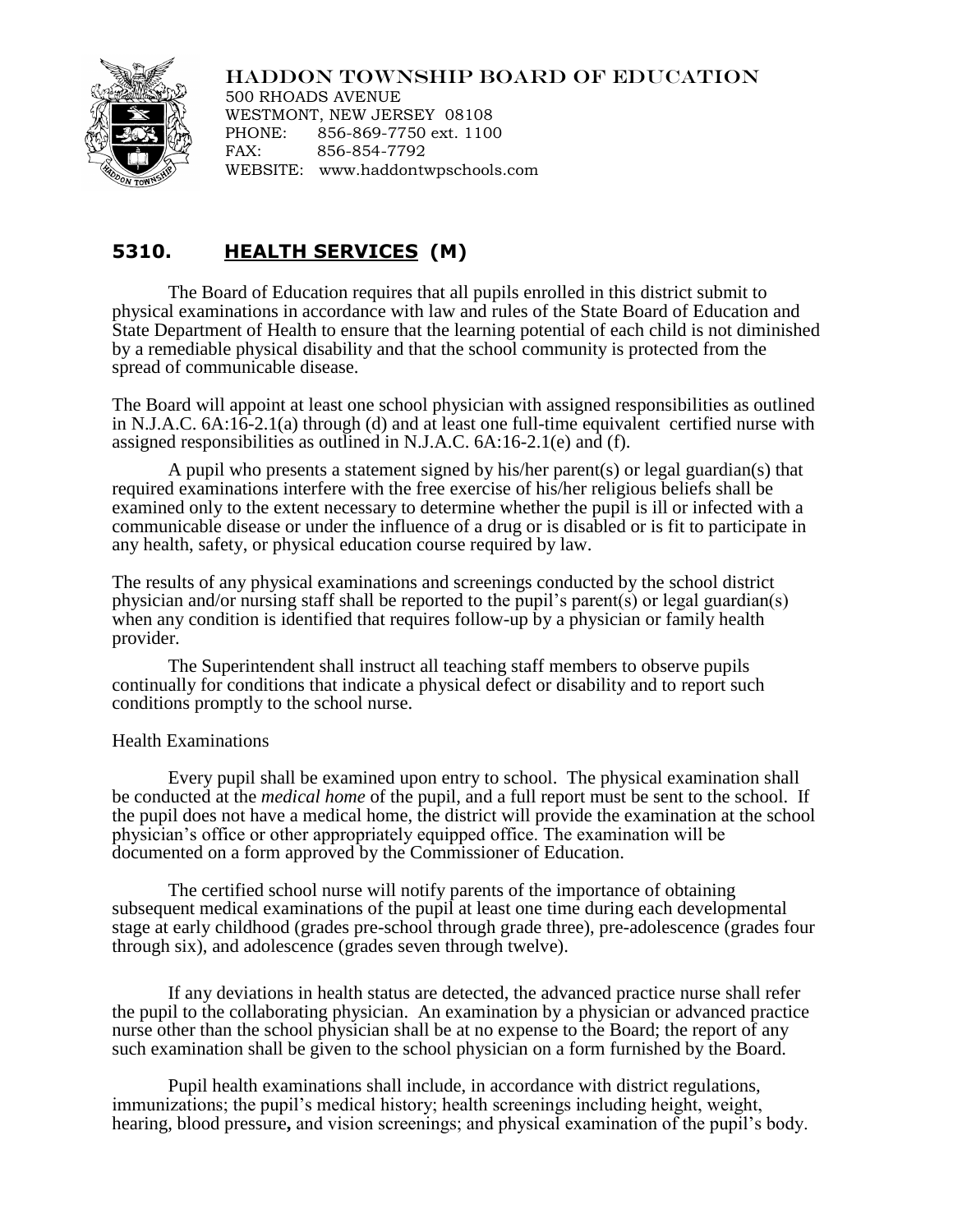Pupil examinations/physicals and pupil athletic physicals shall not require screening or disclosure of HIV status.

Each candidate for a place on a school athletic squad or team shall submit to a medical examination conducted in accordance with Policy No. 2431 and rules of the State Board of Education.

Pupils referred for evaluation for eligibility for special education and/or related services shall be examined in accordance with Policy No. 2460 and Regulation No. 2460.7 and rules of the State Board of Education.

Pupils suspected of being under the influence of alcohol, drugs, or anabolic steroids shall be examined in accordance with Policy No. 5530 and rules of the State Board of Education.

#### Tuberculin Screening

Tuberculin screening shall be conducted as required by the State Department of Health.

#### Scoliosis Screening

The district shall provide for the biennial scoliosis examination of every pupil between the ages of 10 and 18 by a school employee trained in scoliosis screening. A pupil shall be exempt from the examination on the written request of the parent(s) or legal guardian(s).

#### Audiometric Screening

Audiometric screening will be conducted for pupils enrolled in prekindergarten programs; pupils enrolled in grades Kindergarten, 1, 2, 3, 4, 6, 8, and 10**.** Audiometric screening will also be conducted for pupils entering the district with no recent record of hearing screening; pupils at risk for hearing impairments; pupils referred to the child study team for evaluation**;** pupils referred for screening by a teacher, parent(s) or legal guardian(s), at the pupil's request**;** and pupils who are at risk for noise exposure. Pupils are at risk for hearing impairments if they have communication disorders, cleft palate, allergies, frequent upper respiratory or middle ear infections; take ototoxic medication; or are exposed to sudden or continuous loud noises.

Audiometric screening will be conducted in accordance with the New Jersey Department of Education School Health Services Guidelines**.**

# Hearing Aid Screening and FM Hearing Aid System

Haddon Township School District insures that the hearing aids worn by pupils classified as deaf and/or hard of hearing within their schools are functioning properly.

In order to insure proper functioning of hearing aids worn by deaf and/or hard of hearing children, the following procedures shall be followed:

- 1. The classroom teacher will maintain regular contact with the speech therapist to insure adequate functioning of aids.
- 2. Teachers of pupils who wear hearing aids will be in-serviced by the speech therapist and/or consulting audiologist as necessary.